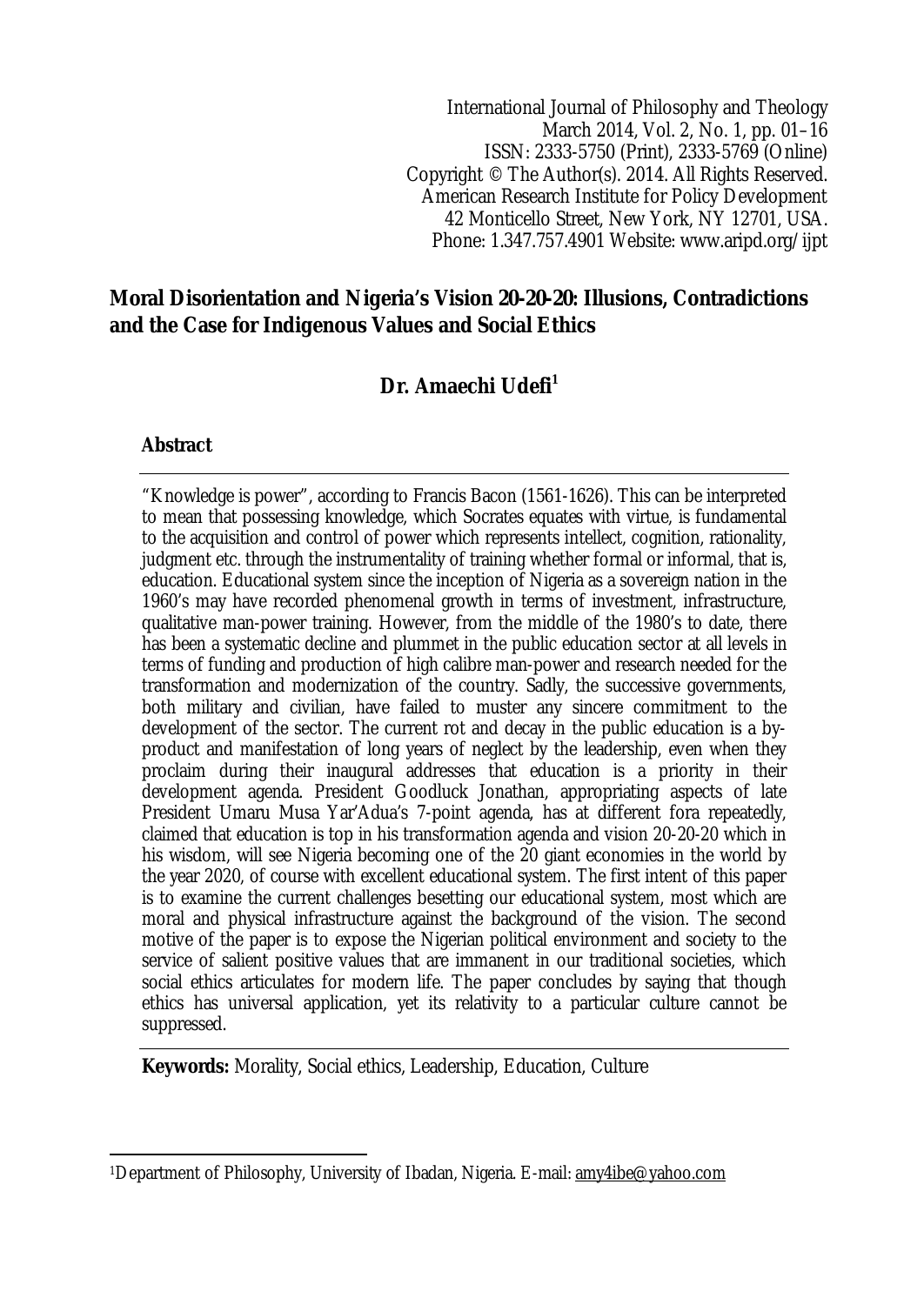### **Introduction**

Education is the key to the socio-economic and political transformation of any society. Put differently, it is stated and perhaps correctly that the failure of any society depends on informed educated and skilled citizens who, while fulfilling their own goals of personal and professional development, contribute to the social, economic and the cultural development of their country and world at large. (Benneh, 2001:3). The primary task of education is to transmit the positive value of the society from generation to generation. This point is well stated by Obanya (1999:14) when he says that,

Since the primary function of education is enculturation all traditional societies sustained themselves through that form of education that seeks to inculcate social norms and mores in the young. The same type of education seeks to prepare each person for his or her future role in society. It inculcates the skills needed for survival in the immediate environment and mobilizes all available human energies and talents for holistic societal development.

The view expressed here are resonated in the National Policy on Education, which, according to Akinpelu (2005:107) is a comprehensive document which recommended an integrated package of policies, whose overall and ultimate effect would be the production of citizens with the right type of values and attitudes, as well as the skills and the capabilities for self and national survival - when it says that education in Nigeria is an instrument per "excellence" for effecting national development (FGN, 2004:iii). Seen from this perspective, both the government and missionary interventions in education under the colonial administration were impressively profound. In Nigeria then, there was a proliferation of schools and tertiary institutions due to the oil-boom of the 1970s. This boom in educational establishment in Nigeria, may Africa is captured by Obanya (1999:17) when he says:

Available evidence shows that the first two decades of independence witnessed some concerted effort to evolve genuine national systems in Education. At the level of policy, national consultations were held and national policy documents…. were produced…., free, compulsory primary education was even tried in some places… schools of all categories increased in numbers, in response to increased social demands and one can rightly talk of a school boom in Africa during the period.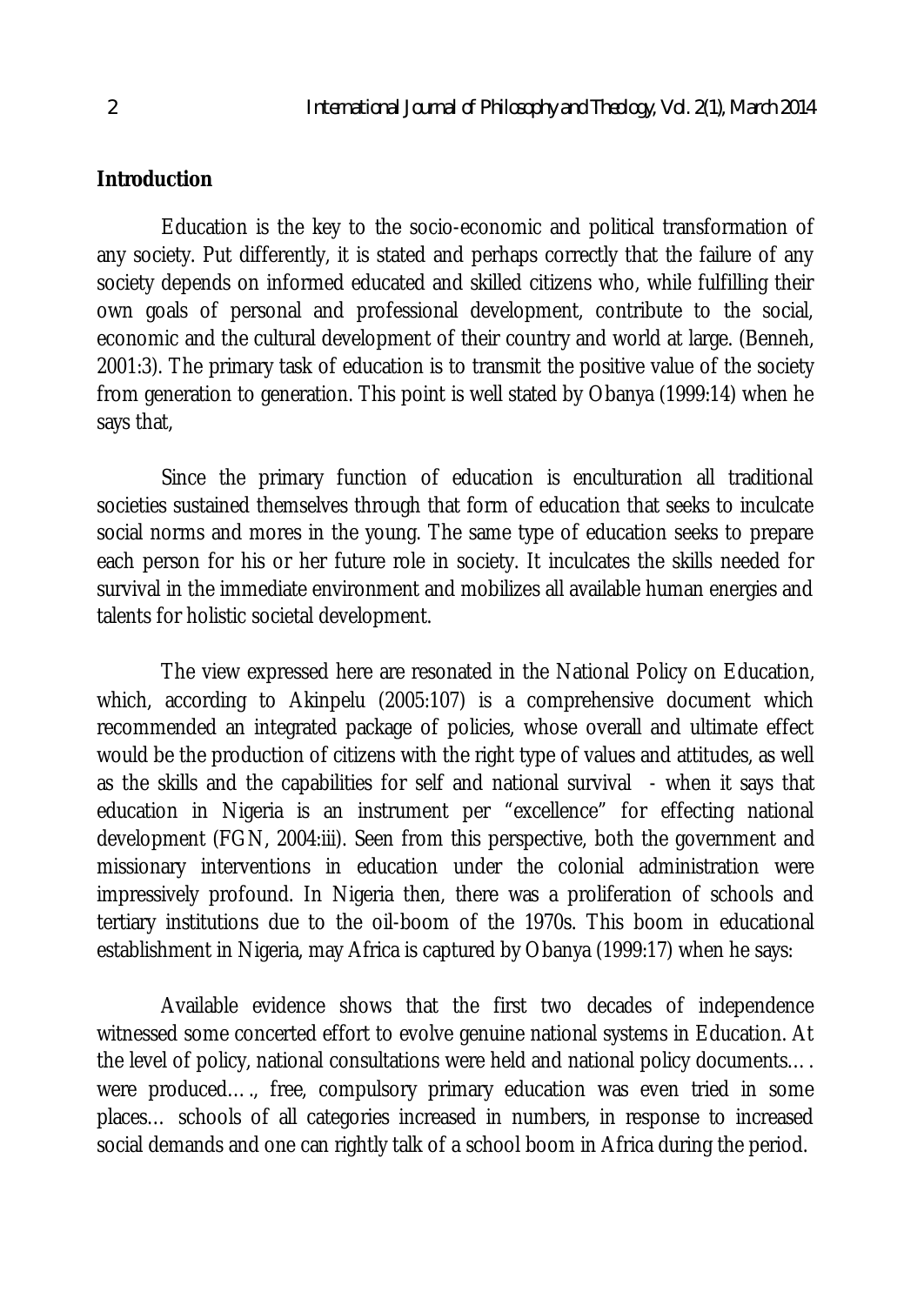The boom in education in Nigeria before and after independence, followed by oil-boom began to burst in the mid 1980's", according to Obanya because there was no clearly defined philosophy of education. Also, there was no accurate or realistic census figures on the basis of which adequate planning would be anchored. This is perhaps what Tekena N. Tamono (1989:5) intends when he says:

Although quite distressing it may be, honesty demands that people recognize the following aspects of Nigeria's predicament after decades of independence. How many primary schools, secondary schools, and post-secondary (tertiary) institutions there are in Nigeria, we do not know… with such week information-base, policymakers, and planners, in particular, lack the essential raw materials they need for purposes of review and reform of the system of education in Nigeria.

The lack of adequate theoretical base or policy formwork conspired to worsen the problems of education in Nigeria. Some of these problems include inter alia, "poor funding or resource allocation, lack of relevance, poor access, degeneration in quality' over politicization and unnecessary government interference. The greatest challenge facing contemporary Nigerian education is the problem of funding and infrastructure deficits. The issue of poor funding of education in Nigeria, especially tertiary education has become a recurrent decimal such that no government whether at the federal or state level has demonstrated any strong commitment to funding the education sector. This point is well taken by J.A. Akinpelu (2005:215) when he says:

The funding of tertiary education, especially the university sector, presents another set of problems. There has been under funding of the federal universities, and also of the state institutions. The reasons for this are difficult to comprehend: it cannot be simply because of their sheer number – otherwise, one would find difficult to explain the establishment of new ones…

A corollary or inevitable consequence of inadequate funding and poor facilities in Nigerian education is the issue of brain-drain of well tested academics who have defected to the countries in Europe, America and the Middle East in search of greener pastures and better working environment for teaching, learning and research.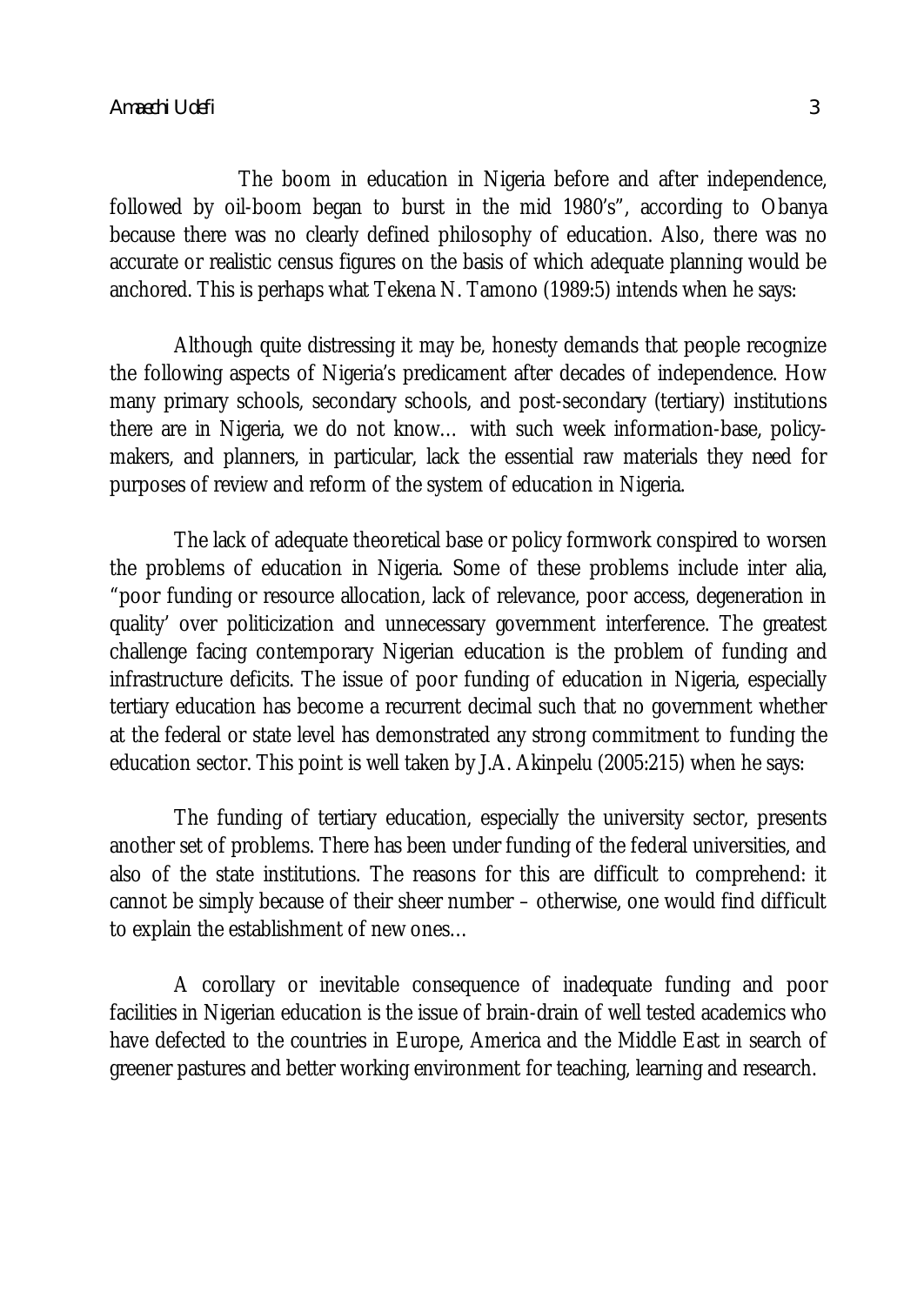## **Highlights of MDGs and Vision 20-20-20**

No doubt a lot has been written on the Millennium Development Goals (MDGS) and Vision 20-20-20 either expressing optimism or pessimism on the feasibility of the development agenda meeting its forget, such that any elaborate treatment of it here will amount to flogging a dead horse. However, for our purpose in this paper, it can be stated that MDGs and Vision 20-20-20 are developmental strategy initiated to stimulate investment and channel resources to programmes that would usher improvement in some critical sectors of the nation's economy like education and health by the United Nations and Nigeria respectively. The intentions of UN initiative on MDGs, which was launched in the year 2000, is that all the 189 member states (including Nigeria) should be committed to the objectives of MDGs, by the year 2015. These include

- 1. Eradicating extreme poverty and hunger
- 2. Achieving universal primary education
- 3. Promoting gender equality and empowering women.
- 4. Reducing child mortality rates
- 5. Improving maternal health
- 6. Combating HIV/AIDS, malaria and other diseases
- 7. Ensuring environmental sustainability
- 8. Developing a global partnership for development

In order to accelerate the implementation and consequent realization of these goals, the group of 8 industrialized countries promised to inject funds in the World Bank, International Monetary Fund (IMF) and African Development Bank (AfDB) to assist in off-setting and/or canceling over 50 billion dollars debt owed by Heavily Indebted Poor Countries. Sadly, a review of the progress by UN in 2010 showed abysmal poor performance by some countries like Nigeria, while others, like Ghana achieved modest progress.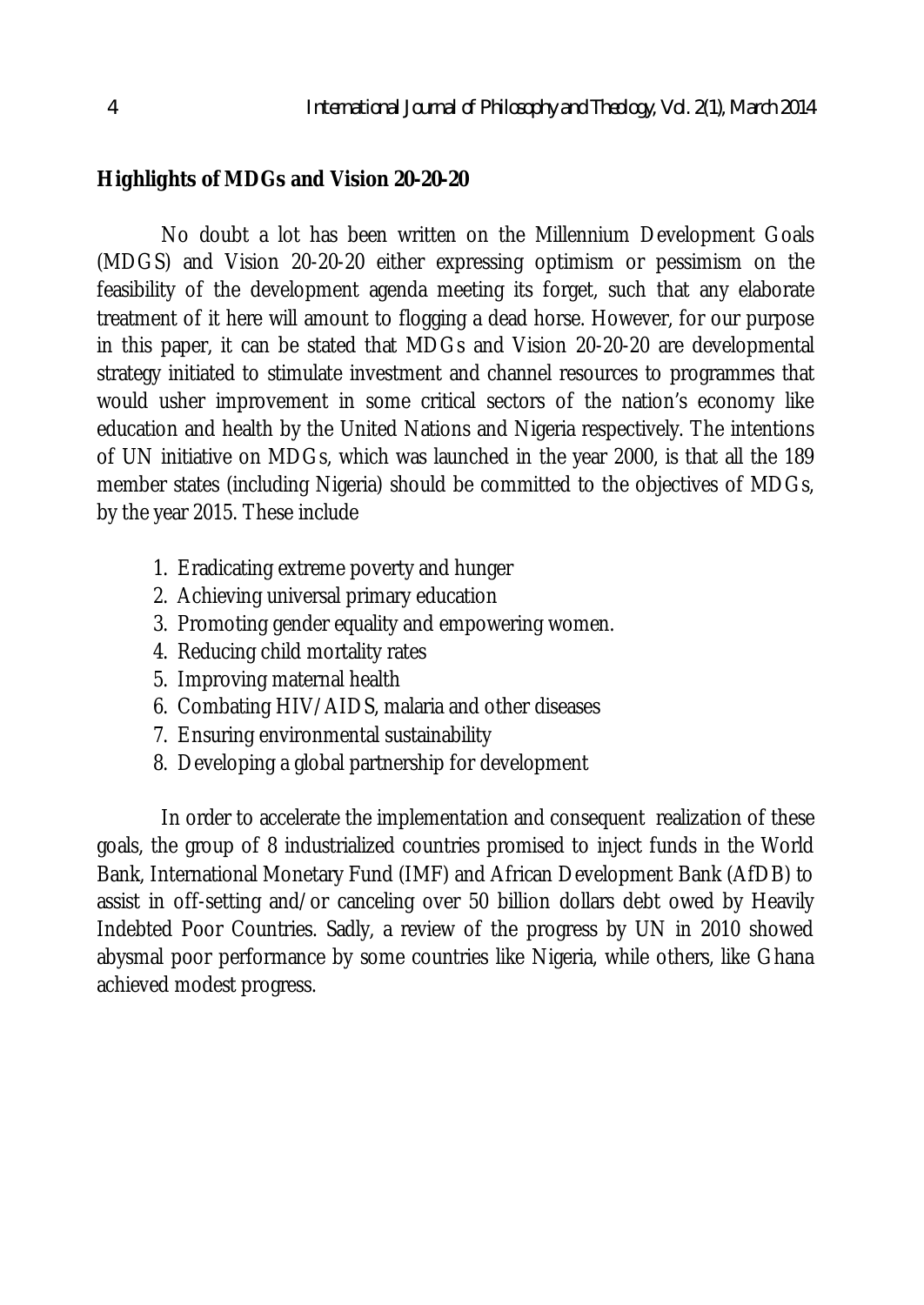Whether it is appropriate to say that the Vision 20-20-20 launched in Nigeria in 2009 is a complementary development option to the MDGs or an alternative is still a moot point. In a nutshell Vision 20-20-20 is a necessary part of the "Transformation Agenda" of the President Goodluck Jonathan Administration, which he envisioned as "economic development blueprint intended to provide the direction for the country's growth and development" and thereby launch Nigeria "onto a path of sustained and rapid socio-economic development and place the country in the bracket of top 20 largest economies of the world by 2020". The aspiration of the government is that there would be a massive improvement in education and health sectors, among others. But barely six years to the target year, there has not been any appreciable progress made in education, health, energy, security etc. To be sure, both education and health sectors are encumbered by dilapidated infrastructural facilities and poor funding, leading to incessant industrial crisis by the staff as we witness now where all the public universities in Nigeria have been closed for several months due to lecturers' strike.

#### **Defining Ethics and Morality**

Ethics, like philosophy, is susceptible of many definitions. Many scholars have provided different meanings and senses of the term since its usage among the ancient Greeks. So it will amount to an uphill task to attempt to achieve a consensual definition of the word, that is definition that is non-controversial. This is not strange in philosophy because philosophers thrive more on conceptual clarifications of the terms in use than giving a one shot definition like a lexicographer would do when the question; what is ethics is asked, normally to two things easily come to mind. First, a demand for conceptual clarifications of the term and second, a clarification of the nexus or connection between ethics and morality. The link between ethics and morality is so intricate such that scholars are using them as equivalent or synonymous. The word ethics has etymological root in the Greek, 'ethos', which presupposes 'the customs and conventions of a given community (Bennaars, 1993:15). Another definition which is not too dissimilar to the one above is to say that "ethics stands for the study of morality in all its forms; it is primarily an academic exercise, an intellectual pursuit, a process of inquiry and reflection (ibid).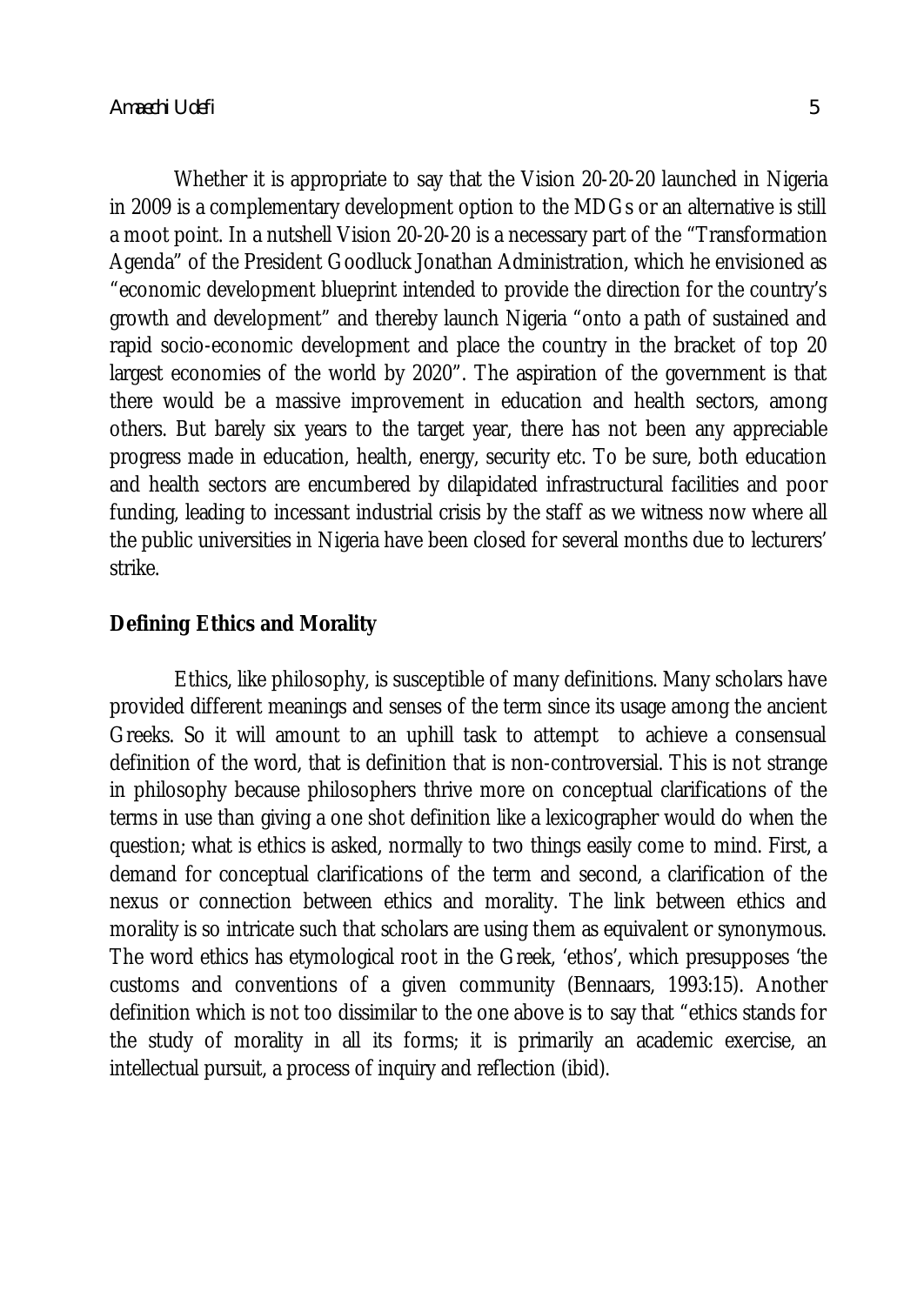Similarly, Stewart and Blocker (1982:176) define ethics or moral philosophy "as that area of philosophy which investigates the principles governing human actions in terms of their goodness, badness, rightness and wrongness". According to them, "it is concerned with discovering the principles that should govern human conduct and with the investigation of the normative issues involving value judgments'. Again, some other scholars make a distinction between two sciences, apparently to elucidate and characterize the focus and subject matter of ethics. These two sciences are positive and normative. According to them, particularly William Lillie (1955:1-5), the former like botany and psychology describe objects or phenomena as we observe them with our eyes and other sense-organs or introspection as in the case of mental processes like desiring and willing, while the latter, even though do not deal directly with observed facts, but nonetheless deal with the standards or rules or norms or criteria by which we judge certain objects and these normative sciences include ethics, aesthetics and logic. On the basis of the above, ethics is defined as the normative science of the conduct of human beings living in societies (ibid, 2).

The ascription of the term sciences' is intended by these scholars to underscore the fact that whereas positive sciences engage in descriptive analysis based on empirically observable phenomena or facts, the normative sciences prescribe what "ought to be". Another term that needs clarification is human conduct or action. In ordinary English usage, we describe human and non-human action or things as good or bad. For example, we often say, 'good water', 'bad water, 'good character', bad character'. In the context of our study here, the last two pairs are applicable because "calling an action or conduct right or good simply means that it leads to a result which is good and elicits our approbation, and conversely saying that an action is wrong or bad means that we disapprove of the action, disapprobation. Again, implicit in any assessment of moral actions is the provision for alternatives, volition, choice, responsibility, freedom etc. The presence of these features makes it untenable to ascribe moral to animals or inanimate objects, at best, we can use the term amoral.

We now turn attention to the meaning of morality. As we stated earlier that ethics, as a critical branch of philosophy, is concerned with the systematic study of the morality of human action. In other words, ethics is the theoretical or academic inquiry or reflection into the morality of human actions and behaviours. The question now is: what is morality? This question, though a philosophical one is not a question that demands a straight forward answer like we notice in the discipline of physics. The pessimism expressed here is well taken by Rober P. Burns when he says;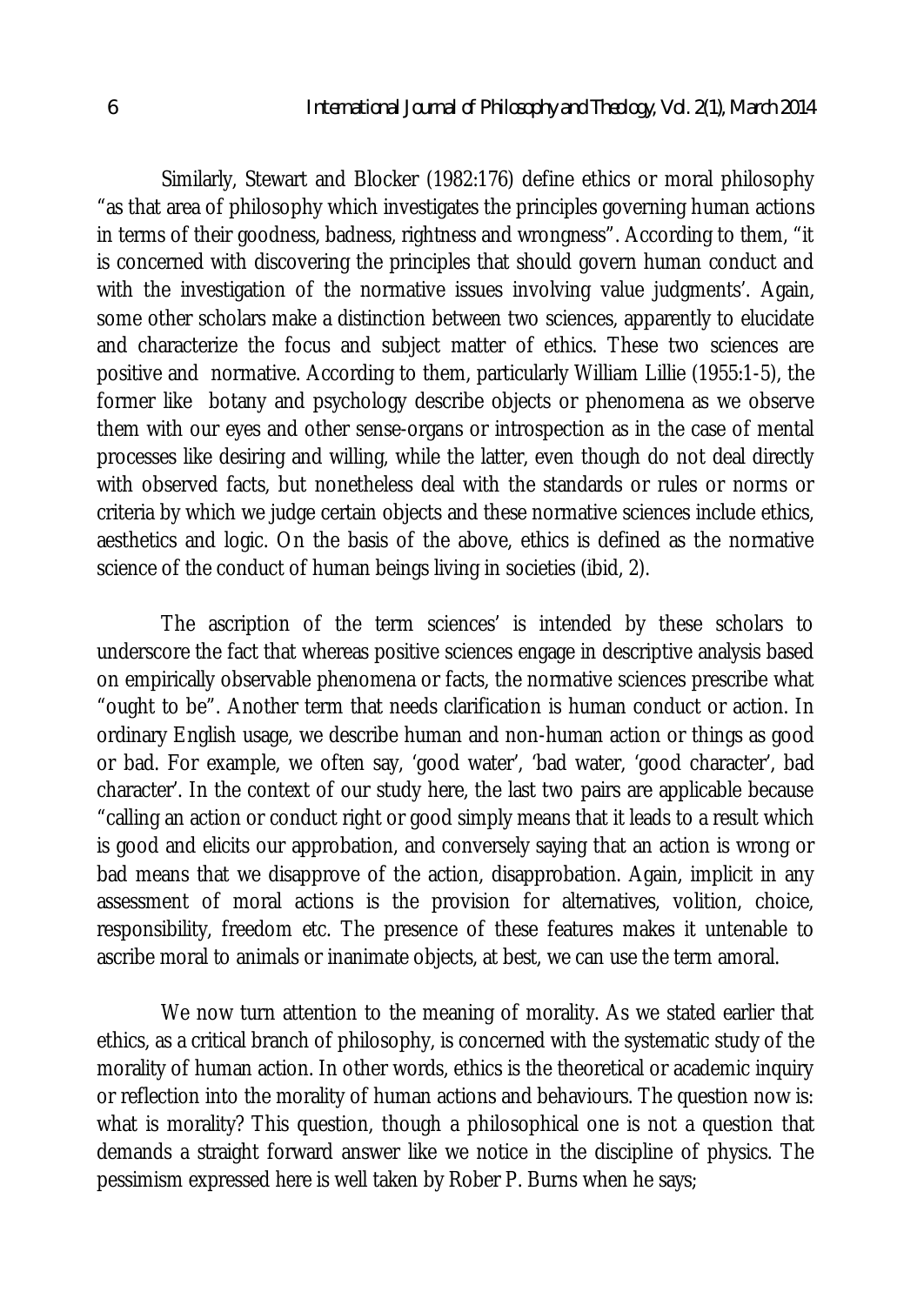…how [can] one who wishes to give an account of morality in our age proceed. Must he accept the unavailability of the old foundations, and then start over, providing a new understanding of morals and politics either by refounding morality in the contemporary selection of terms or abandoning foundations altogether?... (2007:15).

The difficulties encountered in the definition of morality should not make us to despair or be taken as suggesting that it (morality) cannot be defined. For we can borrow a cue from Emmett Barcalow (1994:2) who seems to enjoin us that one possible way to define morality is to ask what makes a thing a moral issue? Understandably, this approach as suggested by Barcalow, has the beauty of assisting us to decipher issues that can genuinely be classified as moral and others that can pass as precepts or even etiquette. The awareness of the improper ascription of moral sense to every object may have compelled W.D Hudson (1970:1-12) to distinguish between a moralist and moral philosopher. According to him, "a moralist is someone who uses moral language in what may be called a first-order way. That is the moralist engages in reflection, argument or discussion about what is morally right or wrong, good or evil. He (moralist) talks about what people do". A moral philosopher, he submits, is someone who engages in what may be called second-order discourse'. Here, the moral philosopher, as apposed to the moralist, raises critical and conceptual issues bordering on the language of morals, and what ought to be.

Having made this initial remark, the time is apposite to state that morality is "originally derived from the Latin word, mor or mores', which means the customs and conventions of, any social group or community. Bennaars (1993:13) conceived morality to be "any set of norms or standards that define, guide and regulate good or acceptable behavior among human beings living together in society". The key points here are society and human beings. Morality in the context of this definition becomes what society prescribes as worthy of approval. Also to be "moral in this sense means to live or act in accordance with the customs (morals) of a particular community, ethnic, or religious group". What is implied here is that morality precedes ethics. In other words, ethics is parasitic on morality. That is to say that morality serves as a raw material for ethics to work on. Another concrete exemplification of this to say that since a human being is born into a society, into a culture, his first encounter with morality is in that environment, where he is told what to do and what not to do or refrain from.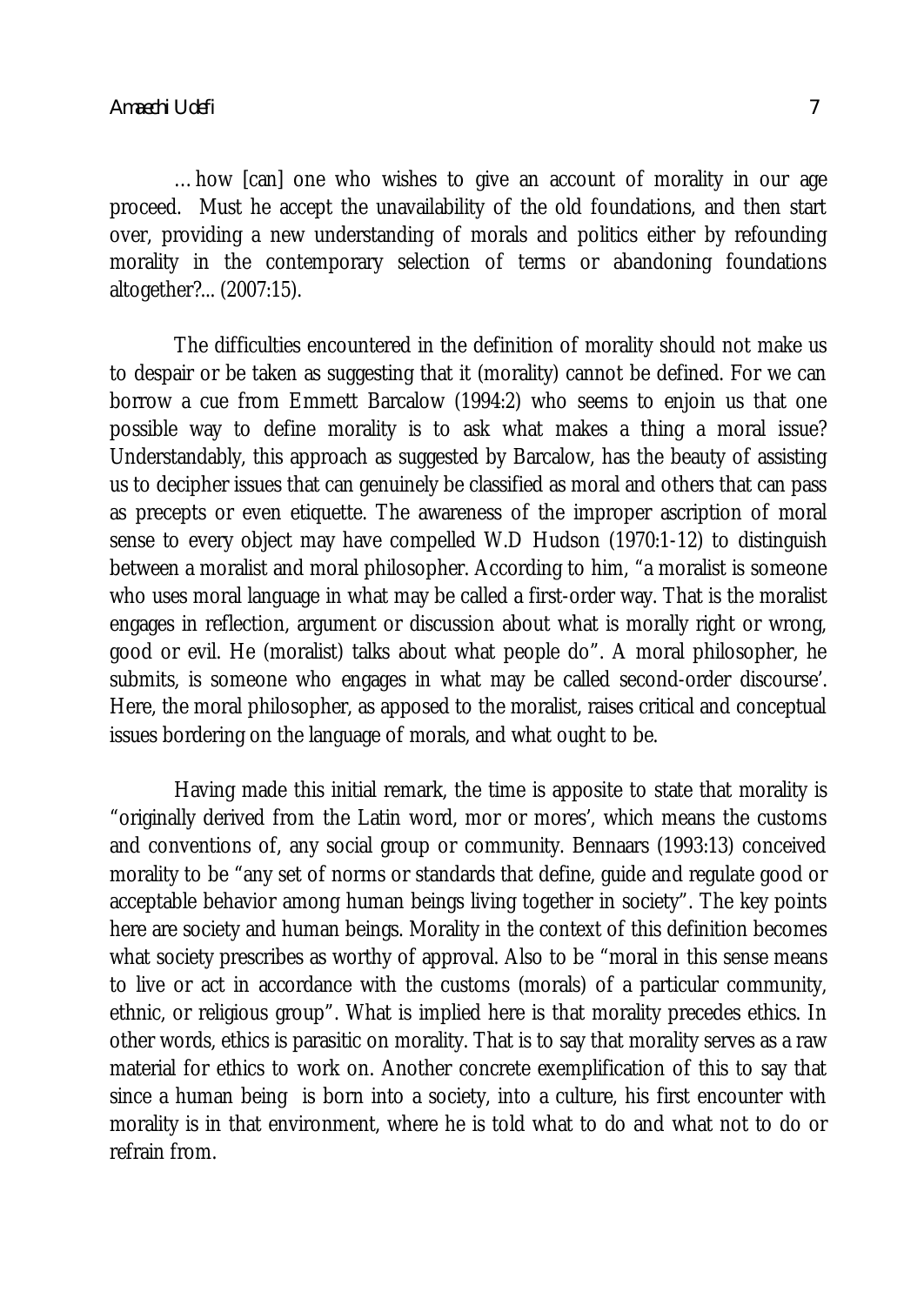This point is elaborated by Chukwuemeka Ekei (2001:55) when he says;

…"what every child seems to learn first is 'Do this, and do not do that',… he learns first, and foremost that he ought not to tell lies, or to steal fish, before he is taught why he should not do them. So, even in his earliest infancy, the child has accumulated what is 'good' to do, and what is bad to avoid. At that stage, the child is said to have mastered the mores or morality of his environment.

Like philosophy, ethics serves as a second-order conceptual activity at the service of morality, which is a first-order activity.

The relationship between ethics and morality is a symbiotic one, because the former is the theoretical dimension of the latter. To be sure, Joseph Omoregbe (1993:5) describes the relationship between ethic and morality as similar to the relationship between logic and thinking or the relationship between theology and religion. For him;

Ever before we started studying ethics, we already have a sense of morality and we already make moral judgments even without reflecting explicitly on the principles underlying our moral judgments… Hence morality is the basis of ethics, that latter is the explicit reflection on, and the systematic study of the former.

So the ethicist draws for his analysis the norms or morality already immanent in his society.

## **Justifying Moral Judgments**

Earlier in the essay, we stated that ethics is about the right and wrong, good and bad (evil) in human conduct. Indeed, moral philosophers are concerned about what is morally right or morally wrong. This kind of judgment is referred to as judgments of obligation because they express what someone ought or ought not to do' (duty). Another variant of this is called judgments of value, which broadly express those things we think are of value or importance to us. Here a decision is made whether object is intrinsic or extrinsic. Now, since, ethics focuses on 'ought statements as opposed to merely 'is statements, although the question of 'ought and Is' is a contentious issue since David Hume and others, it *ipso facto* aims at the ideal or morally perfect world'.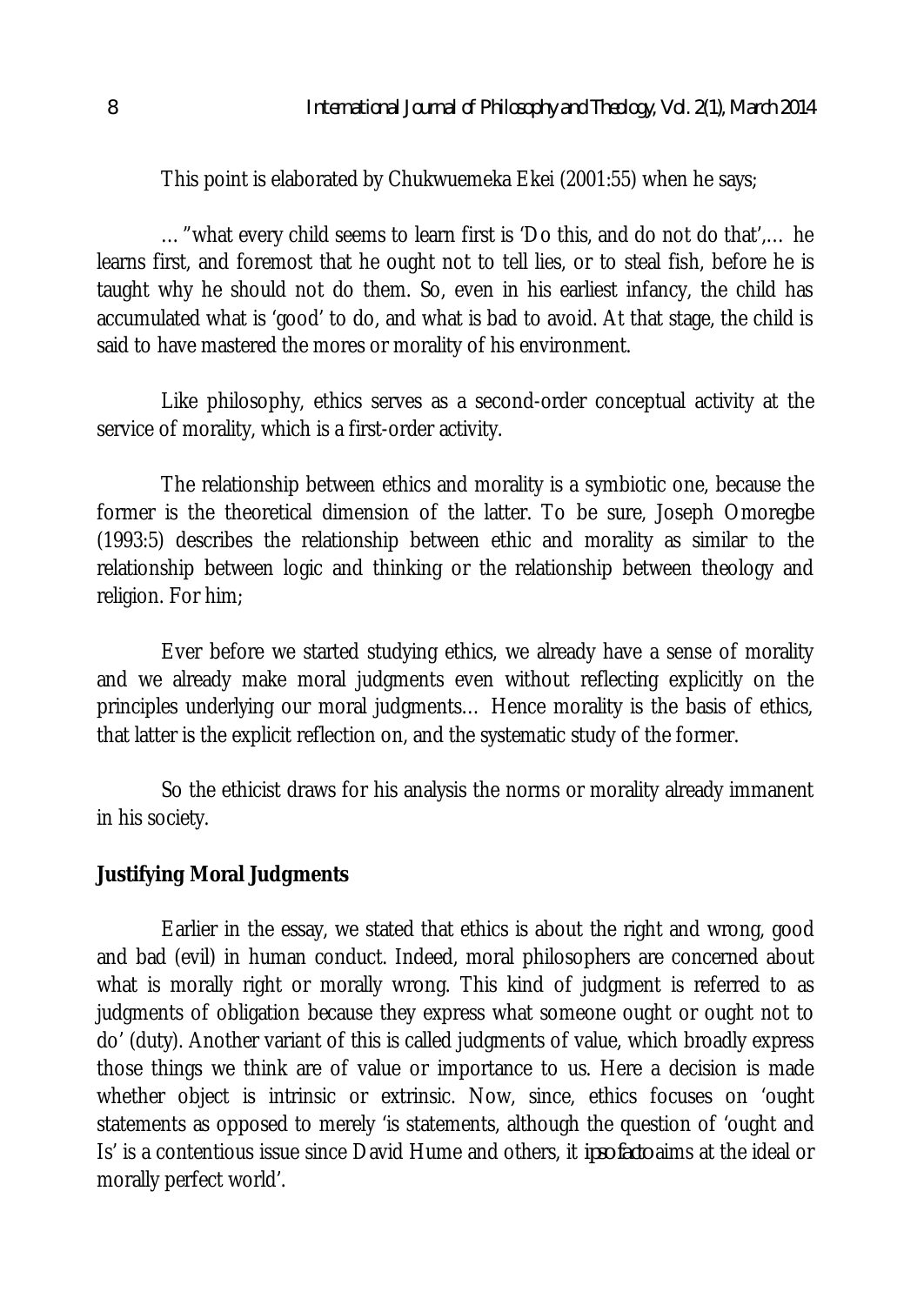(Marion Steininger et al. 1984:6-10). A survey of some moral propositions or statements will include; "abortion is morally wrong" "world peace is good"; "murder is wrong", "everyone ought always to tell the truth". Of course when someone makes these statements, they are vulnerable to attack or challenge. Your critic would want to know why do you say that abortion is wrong or that world peace is good. What is insinuated by the critic is a demand for justification, or some evidence to support the moral belief that has been expressed. Here, someone can go on to defend his claim that "murder is wrong" by saying that his belief is anchored on the "principle of the sanctity of human life". This principle seems to satisfy the requirements of providing justification for the moral claim, which include for example, human life is sacred', murder desecrates human lifes, so murder is morally unjustifiable. However, we are still at the mercy of our critic-inquirer because he might ask what about killing in selfdefence? With this deposition by the critic-inquirer, we may be forced to either modify or abandon the principle and search for another theoretical anchor sheath like, "maximize human happiness". This point is well taken by Marion Steininger et al. 1984:8) why they say;

…fundamental ethical principles may be viewed as self-evident propositions that commend themselves to our reason, or as assumptions we make as basic commitments… No matter what the grounds we have for accepting particular ethical principles, they are the highest court of appeal available and lie in one for or another at the heart of all moral reasoning.

Based on the above, we can take a cue from Joseph Omoregbe (1998:104-115) when he asks; why must I be moral? Why must I live a moral life? He gave a six point answer which include;

- a. Because God has commanded you to do so.
- b. Because you want to be happy.
- c. Because you are a social being and a member of society.
- d. Because you are a rational being.
- e. Because it is the path to happiness.
- f. Because of the law of nemesis.

Now out of these six justifying reasons, c and d stand out. What is implied in both is the sociality (community) and rationality of the human person.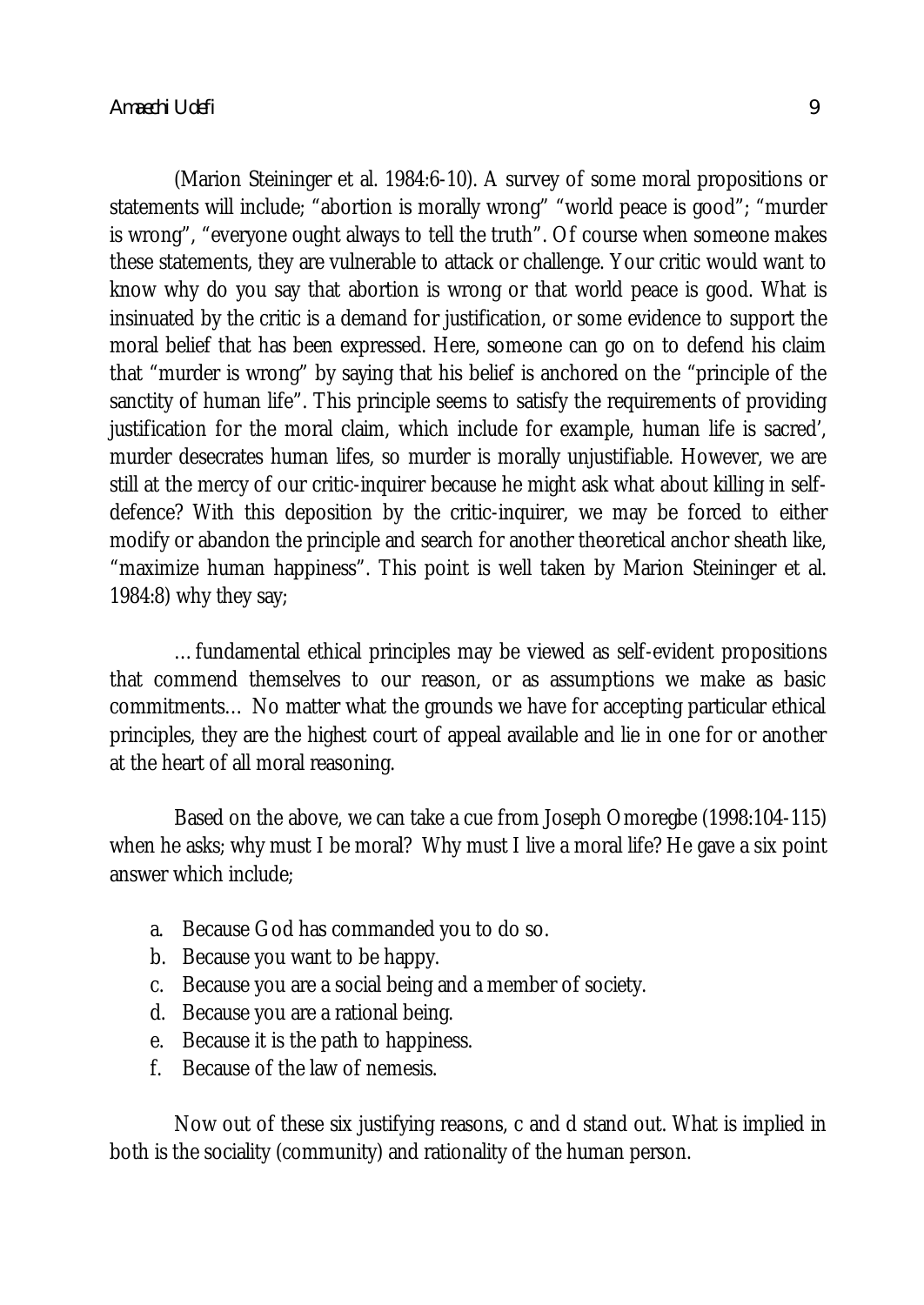#### **What is Social Ethics?**

Within the disciplines of arts and humanities, including the sciences, it is not uncommon to come across such stapples as social philosophy, social epistemology, social ethics, social sciences, social medicine, socio-linguistics etc. While it may not be correct to say that these disciplines are weary and fatigued of their traditional mandate of academic pursuit, it is proper to say that they, in fact, are fulfilling their core tasks, which were not as emphasized as they are now. After all, Aristotle, an ancient philosopher had stated that "man is a social animal'. In our times, Oluremi Ayodele-Bamisaiye (2009:14) in her University Lecture titled what is man, that we should educate him?" let us to understand that', as what, man would be seen as a substance, existent, instinct reduction, organism, and so on. And as who, man would be seen as rational, social, ethical, and so on'. No doubt, what Aristotle and Bamisaiye are alluding to here is the incorporateness of man in society. The conduct or behaviour of human beings, which ethics is concerned with is not only "conduct or behavior done in a society, but conduct that affects some other member or members of the society. A reference to society here enables us not to loss sight of the fact that "if it were not for his social background, a human being would not be a real human being capable of right and wrong actions". What is intended here is clearly stated by Aristotle by saying; "He who is unable to live in society, or who has no need because he is sufficient for himself, must be either a beast or a god". (1280b:10).

It is a herculean task to define social ethics in a few words. This is because the issues that come under its crucible or ambit are many and varied. As we stated elsewhere in the essay, ethics or moral philosophy is a social phenomenon "since it involves the evaluation of the consequences of our actions for other people' (Harry Shofield, 1972:241) and vice versa. Every society evolves some moral rules with which it hopes to achieve stability and social order. Admittedly, sciences, with its pretensions of value-neutrality, may seem to have evolved ways of addressing and tackling societal problems, like population, disease, poverty, urbanization etc. But there still remains a quantum of moral imperatives that are excluded from their central focus. This gap in knowledge is to be filled by social ethics. Thus, social ethics is defined as dealing with "issues of social order-good, right, and ought in the organization of human communities and the shaping of social policies. Its subject-matter centers on moral rightness and goodness in the shaping of human society". (Winter, 1968:6).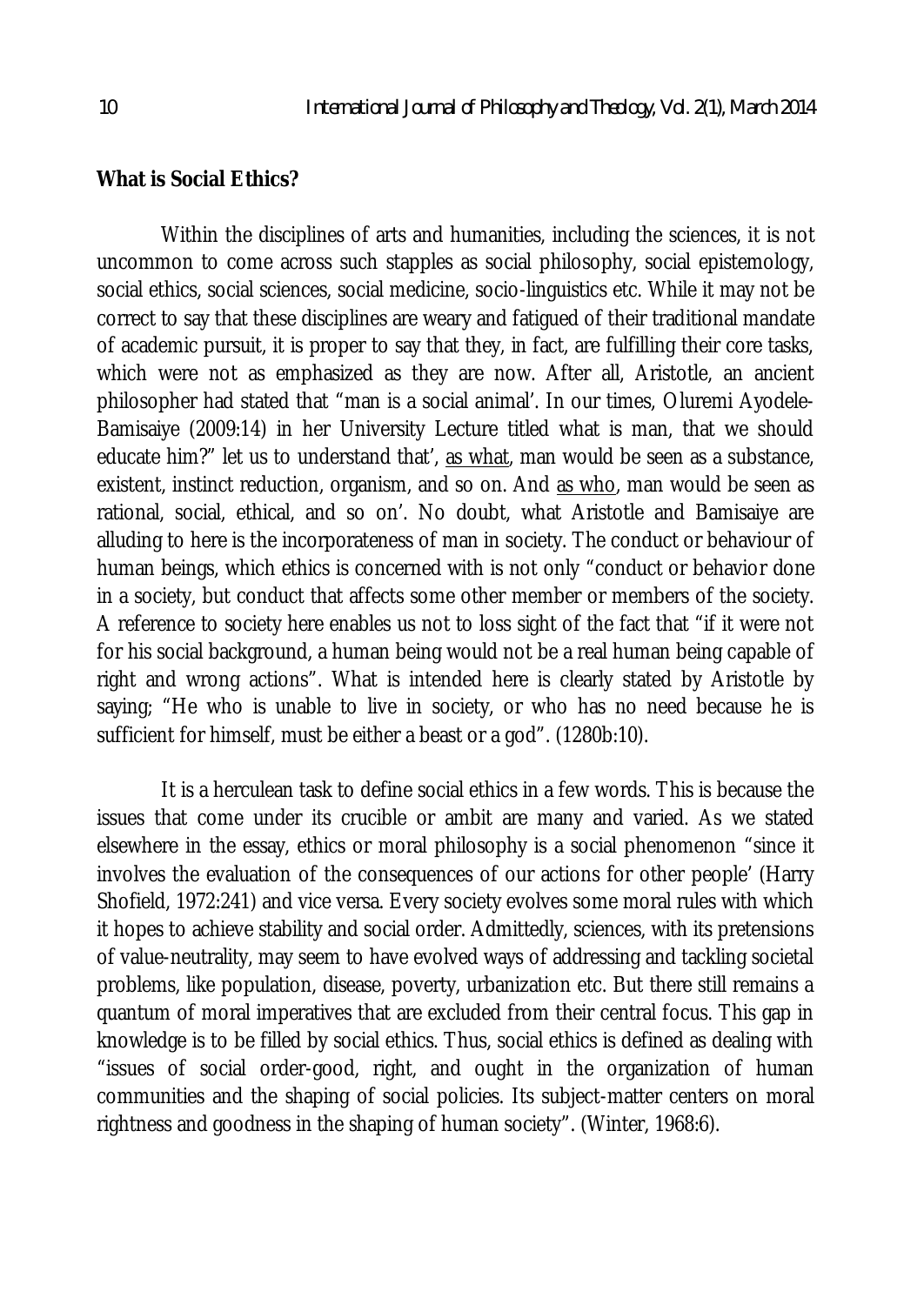Some topical issues that will come under social ethics include, justice, equality, education, prejudice, race, sex, gender, abortion, animals, environment, poverty, pornography, family and digital technology, affirmative action etc.

### **The Social and Humanistic Matrix of Traditional African Society**

Any treatment of African conception of person and society cannot, on pain of oversimplification, afford not to make due reference to what now seems to be a common place claim. The claim is that African society is life affirming and stresses a sense of community and values as the fulcrum upon which "African social life" is based. This assertion appears to have brought to the door steps of Africans a debate that has been going on for sometime in the Western political circles. This debate has centered on the individual and communitarian perspectives of the person. Needless to rehash the issues here since they have been over-flogged. What is important to us in this essay is that African scholars and theorists have appropriated the template provided by the discourse in the West and deployed it to the understanding of African man and his world.

African philosophers and scholars that have contributed to this debate cannot be said to maintain a unified view, for there are disparate opinions. However, whatever differences in their views, they all seem to subscribe to the precedent /supremacy of the community over the individual, although others hold a contrary view. For the first group, the premise of their argument is provided by John Mbiti's expression in a somewhat syllogistic manner that, "I am because we are, and since we are therefore I am" (1969:108). This statement expresses for this group the importance the African attaches to the community. And community is defined by Kwame Gyekye (2002:35-36) "as a group of persons linked by interpersonal bonds… who share common values, interest, and goals. In the social context of the community, each member acknowledges the existence of common values, obligations, etc. Again, Mbiti argues that,

In traditional life, the individual cannot and does not exist alone except corporately. He owes his existence to other people, including those of past generations and his contemporaries. The community must therefore, make, create or produce the individual, for the individual depends on the corporate group. (106).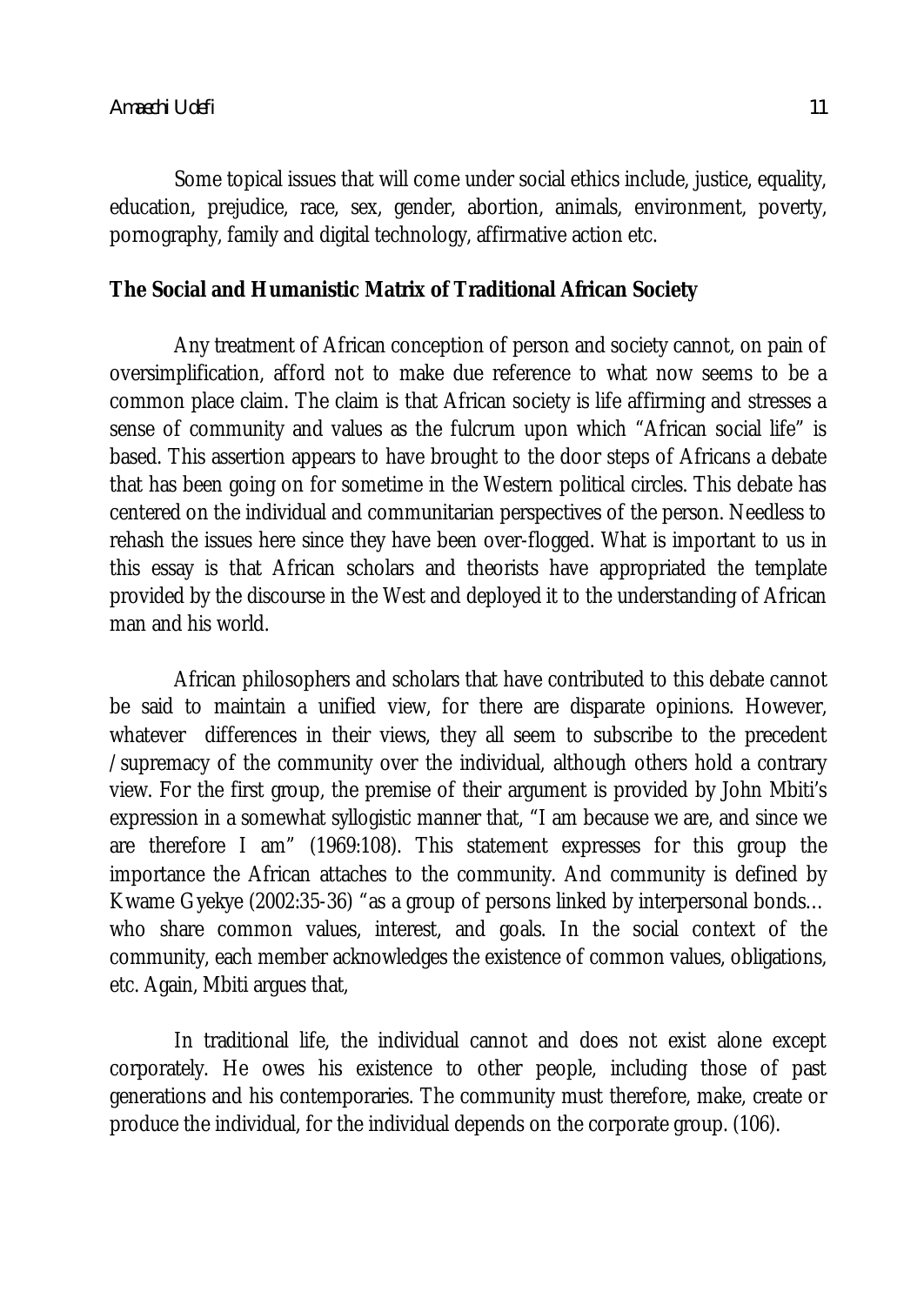Similarly, Ifeanyi Menkili (1979:157-158) expressed the view that;

…the reality of the communal world takes precedence over the reality of individual life histories. And this primacy is meant to apply not only ontologically, but also epistemic accessibility. It is in rootedness in an ongoing human community that the individual comes to see himself as man.

The attachment of the individual to the community, not to self or solitary life, provides some life support and insurance against any unexpected mishap. In joy or sorrow, the community is with you and the practice of mutual aid, cooperation, and interdependence guarantees individual's well-being" and those of the community. This is expressed in Igbo proverb as;

*aka nri kwa aka ekpe, aka ekpe a kwa aka nri* (the right hand washes the left hand and the left hand washes the right hand).

Yet another Igbo proverb expresses the corporate existence of the Africans as opposed to solitary life thus;

*egbe bere ugo bere nke si ibe ya ebela nku kwaa ya* (let the kite as well as the eagle perch, whoever says that one should not perch, let his wings break).

Eventhough, the Igbo of Southeastern Nigeria are republican in orientation as they, until lately, did not endorse a monolithic traditional ruleship as we find in other parts of the country, he is, according to Theophilus Okere (2004:216) "a man defined by his community understanding his identity in and through his community and realizing his fulfillment within it". A representative sampling of African philosophers and scholars who hold this view include; John Mbiti, Ifeanyi Menkiti, Kwame Gyekye, Segun Gbadegesin, Theophilus Okere, Raphael Made, L.S. Sernghor, Olatunji Oyeshile, among others. The second group that argue for the primacy of the individual to the community frown at the attempt by the communitarians to subsume the individual to the collectivity, which apart from denying his autonomy, also negates his rationality as a human species. However, this does not constitute any big challenges to the traditional African societies.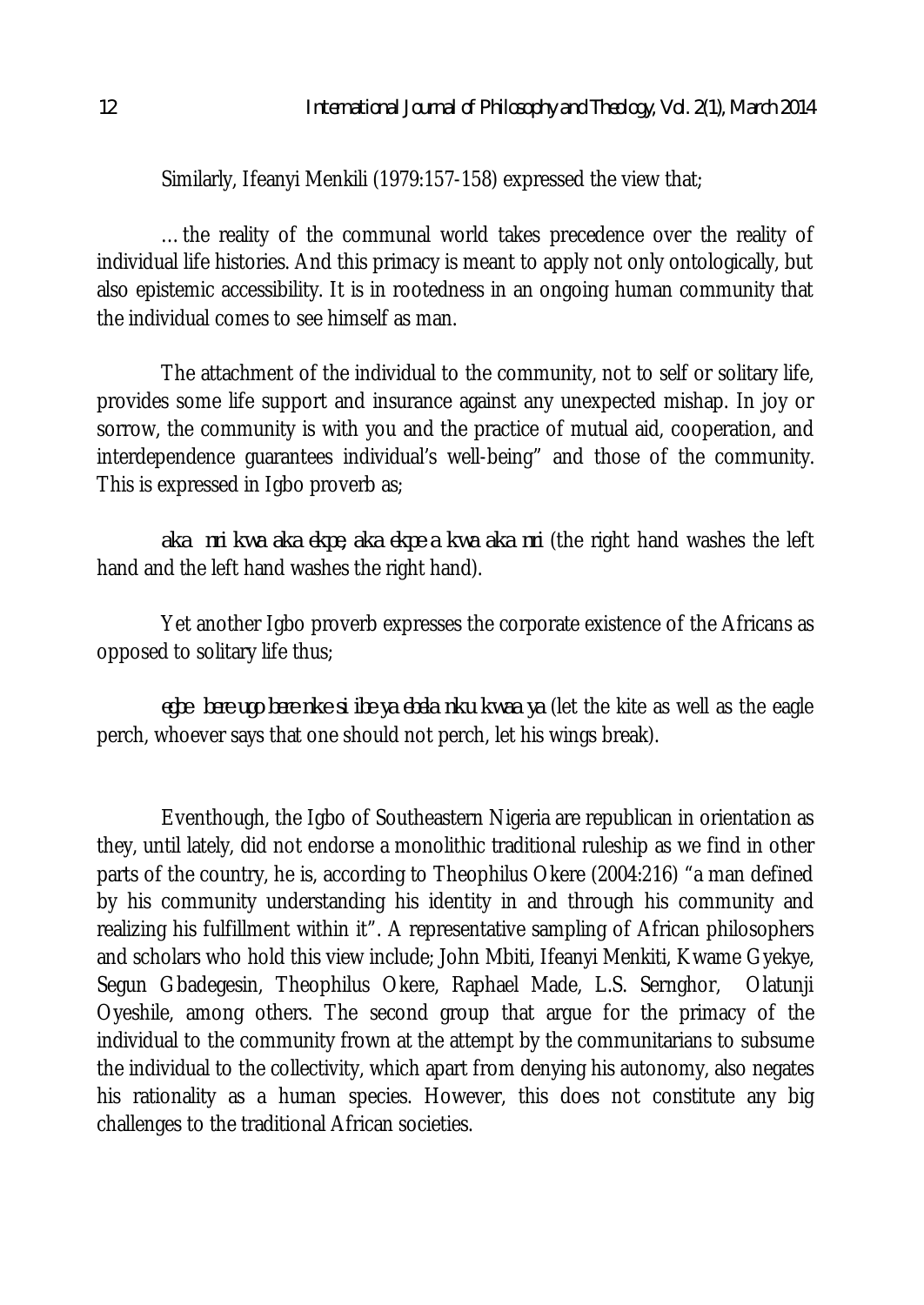For the conception of individual autonomy and freedom is not to be understood in a very narrow sense as we find in the existentialists who view freedom in a metaphysical and ethical dimension alone. For the Africana, (Yoruba), according to Oyeshile, (2007:292).

Individual freedom provide an adequate ground for the resolution of conflicting values because they recognize that conflict is an inherent aspect of human life… in confronting them, the individual focuses on his relative and relational existence. He also employs his rationality and strives to be of good character, knowing that if he has all the riches in the world [and] yet lacks character, he would not be accepted by society and God.

Though this view is not as popular as the earlier one, yet it has some advocates, namely; D.N. Kaphagawami, J.K. Kigongo, Ananyo Basu, S. Ogungbemi, among others.

Based on the foregoing, it is proper to state that the kind of ethics pursued in African societies is a social ethics, since Africans emphasize a strong commitment to community, interdependence, mutual aid, reciprocity, solidarity. Conversely, they reject individualistic moral values such as ethical egoism. The justification for a pursuit of social ethics, according to Kwame Gyekye, is based on their belief that;

A person is by nature a social being oriented toward others in a community of persons. Community life directly involves a person in social and moral roles, responsibilities, obligations, and commitments that must be fulfilled. Thus, social life prescribes a social morality and beyond that an ethic weighted on responsibility… (2002:63-64).

Having argued that within the context of African communal world, there is a preponderance of commitment to the promotion of the well-being of the members of the community, it is appropriate to examine Nigerian educational system, however sketchily, to show to what extent it promotes the social orientation of African morality.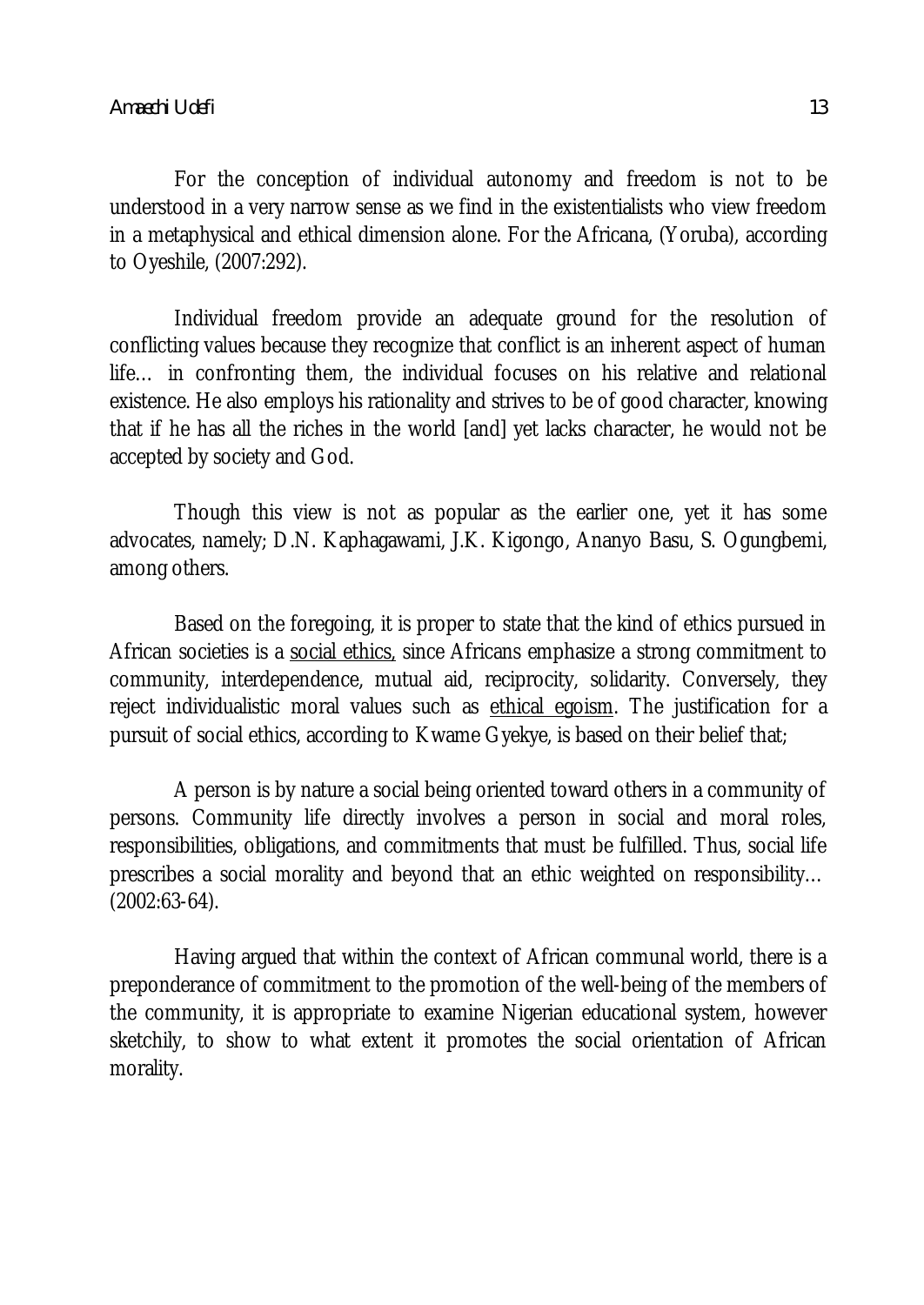# **Juxtaposing Social Morality with Educational Goals**

Education in Nigeria is on the concurrent list, which means that the three tiers of government viz. Federal, State and Local Government have to actively support and commit a substantial sum of their annual budget to education. In fact the UNESCO (United Nations Educational and Scientific Organization) recommends at least 26% of a country's annual budget to education. In Nigeria, the government intends to use educational system as an instrument for achieving some of the national objectives. These include,

- i. a free and democratic society.
- ii. a just and egalitarian society
- iii. a great and dynamic economy
- iv. a land full of bright opportunities for all citizens (FGN, 2004:1).

Thus government expects that teaching at all levels of education shall be oriented toward imparting these values,

- i. respect for the worth and dignity of the individual
- ii. faith in man's ability to make rational decisions
- iii. moral and spiritual principle in inter-personal and human relations
- iv. shared responsibility for common good of society
- v. promotion of the physical emotional and psychological development of all children, and
- vi. acquisition of competencies (FGN:3)

No doubt these goals are lofty and laudable, but in terms of implementation, the Nigerian government has performed abysmally. Educational institutions are in a dilapidated condition, and funding (about 8%) is a far cry from the minimum recommendation of UNESCO. Understandably, in a country, like Nigeria, where corruption is given a free reign, the people will be denied the opportunity to benefit from quality education, and be globally competitive solution – good governance.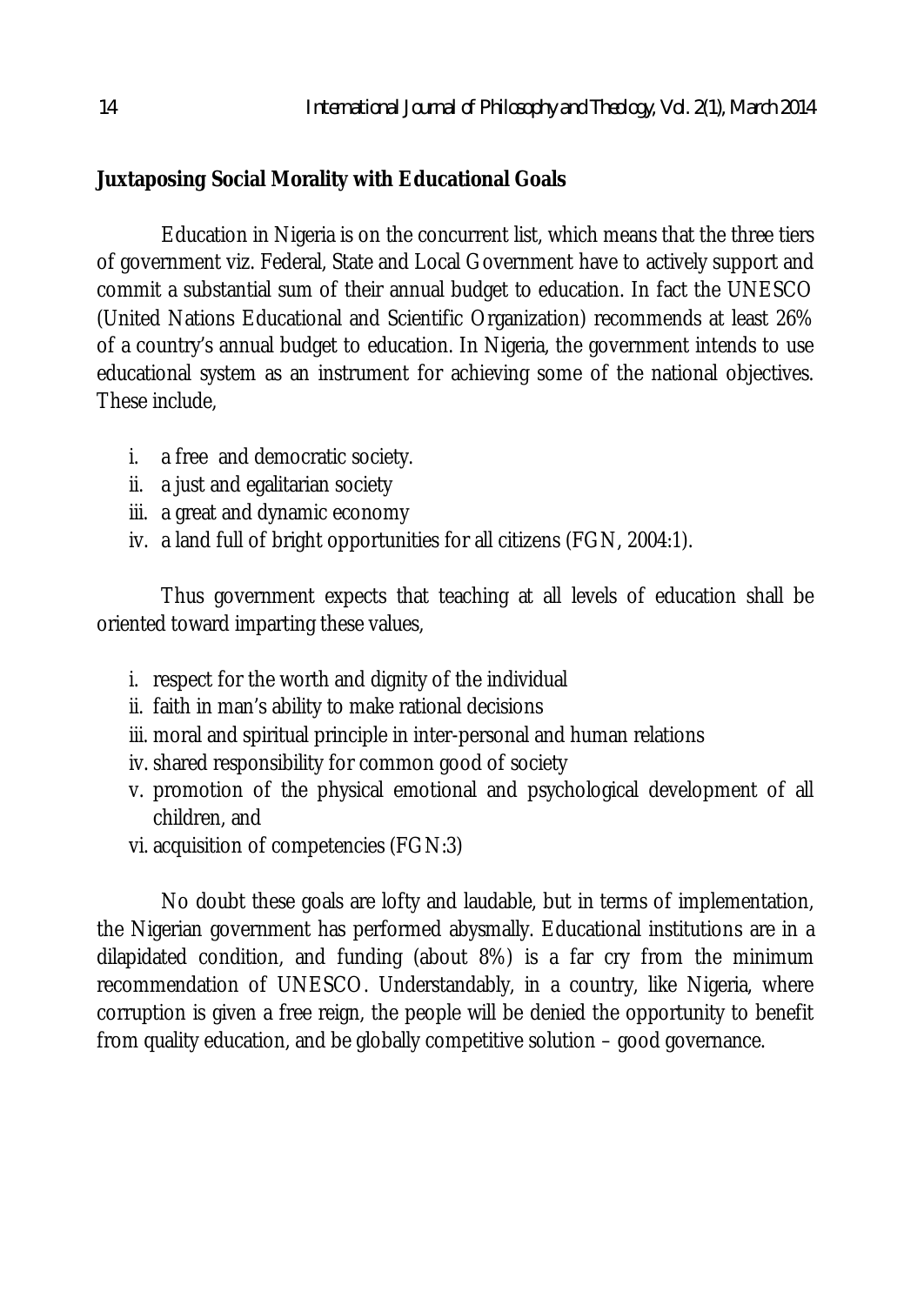# **Conclusion**

For Nigeria to emancipate itself from the cycle of underdevelopment and become a global player among the comity of nations as it is envisioned, then there a must be a strong commitment to revamping the educational sector because education is the key for social and technological transformation.

# **References**

- Akinpelu, J.A. (2005), Themes in Philosophy of Education for Teachers Ibadan: Tafak Publications Aristotle, Politics, 12806:10.
- Ayodele-Bamisaiye, O. (2009), What is Man, That we Should Educate Him. Ibadan: University of Ibadan, Press.
- Barcalow, E., (1994), Moral Philosophy Theory and Practice California: Wardsworth Publishing Company.
- Bennaars, G.A, (1993) Ethics, Education and Development An Introductory Text for Students in Colleges and Universities, Nairobi, East African Educational Publishers.
- Benneh, G. (2011), Education and Development for the 21st Century in Tertiary Education Series vol. No.1
- Burns Robert P, (2007), "On the Foundations, and Nature of Morality" in Harvard Journal of Law and Public Policy, Vol. 31.
- Ekei, C., (2001), Justice in Communalism A Foundation for Ethics in African Philosophy. Lagos, Nigeria: Realm Communications Ltd. Federal Republic of Nigeria, (2004) National Policy on Education, Lagos: Government Press.
- Frankena, William, K. (1963), Ethics, Englewood Cliffs, N.J: Prentice-Hall, Inc.
- Gyekye, Kwame, (2002), African Cultural Values. Accra, Ghana: Sankofa Publishing Company.
- Hudson, W.D, (1970), Modern Moral Philosophy, London: Macmillan and Co. Ltd.
- Ihuah, A.S., (2002), "Rethinking an African Ethical System: Between Change and Continuity" in Humanities Review Journal, Vol. 2, No.1.
- Isichei, F. M. (2013), The Idea of a University, Past, Present and Future, Wither Nigeria" in Olatunji Oyeshile and Joseph Kenny (eds.)The Idea of a Nigerian University: A Revisit Nigerian Philosophical Studies, III Washington DC: The Council for Research in Values and Philosophy.
- Lillie, W., (1955), An Introduction to Ethics, London: Ethuen & Co. Ltd.
- Mbiti, J.S., (1969), African Religions and Philosophy. London: Heinemann.
- Menkiti, Ifeanyi, (1979), "Person and Community in African Traditional Though" in Richard. A. Wright (ed.) African Philosophy An Introduction. Lanharm: University Press of America.
- National Policy on Education (2004), 4th Edition.
- Obanya, Pai (1999), The Dilemma of Education in Africa, Dakar Senegal: UNESCO-BREDA.